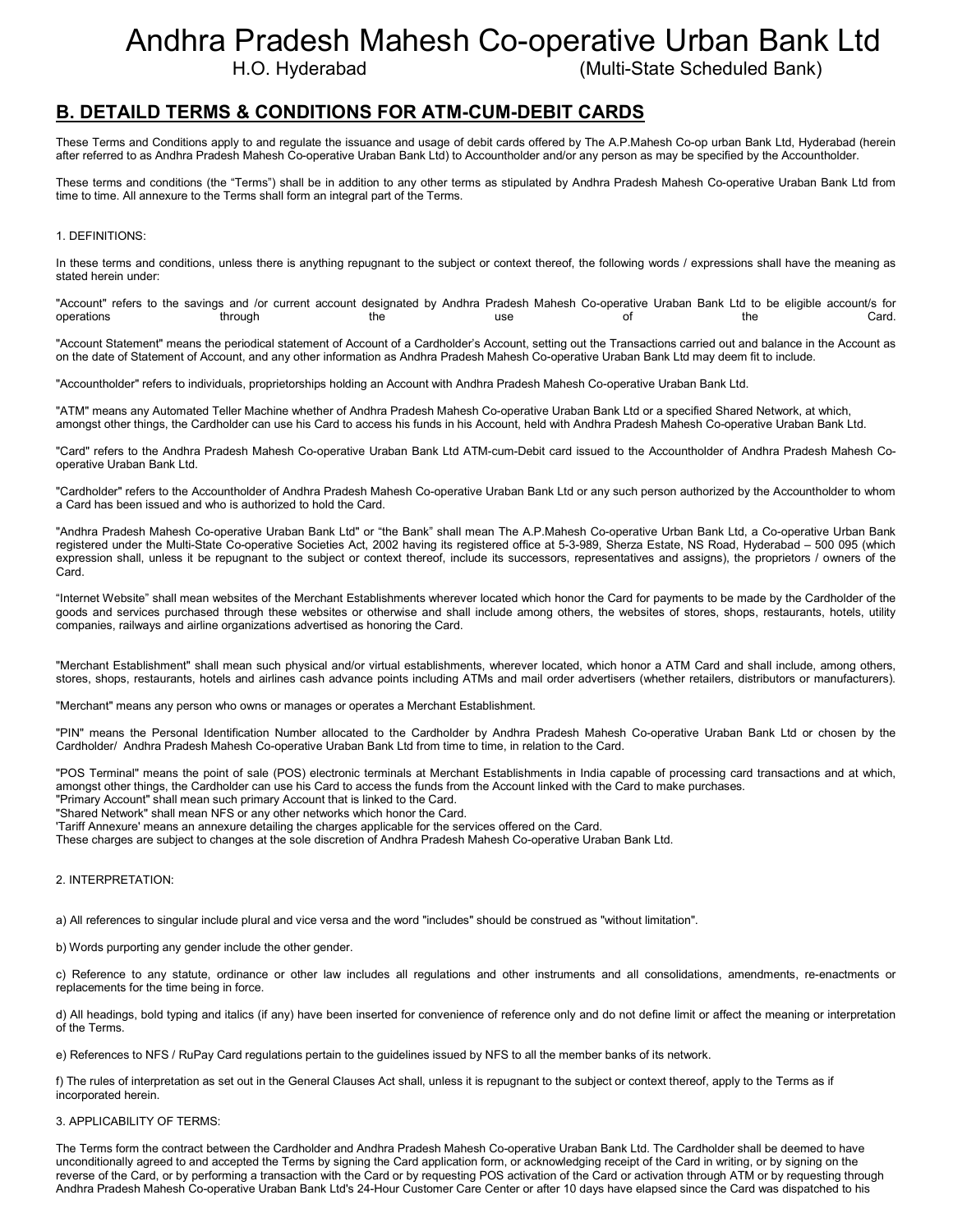address on record. The Terms will be in addition to and not in derogation of the terms and conditions relating to the Account of the Cardholder. The Cardholders availing of any services / facilities shall at all times continue be bound by the terms and conditions stipulated by Andhra Pradesh Mahesh Co-operative Uraban Bank Ltd from time to time for such services / facilities.

#### 4. BENEFITS OF CARD:

The Cardholder can access cash at the ATMs of Andhra Pradesh Mahesh Co-operative Uraban Bank Ltd branch and any other member banks of shared network , make payments at Merchant Establishments, ascertain information about his Account balance through the use of the Card at ATMs/ or otherwise any such services as specified by Andhra Pradesh Mahesh Co-operative Uraban Bank Ltd from time to time. The Cardholders availing of any such services through the use of the Card shall be bound by the terms and conditions stipulated by Andhra Pradesh Mahesh Co-operative Uraban Bank Ltd, and as amended from time to time, with respect to such services. The Card is valid for use at ATMs and Merchant Establishments in India. The Card is valid up to the last day of the month indicated on the Card. Upon occurrence of the Transaction, the Account linked with the Card shall be instantaneously debited by Andhra Pradesh Mahesh Co-operative Uraban Bank Ltd.

#### 5. PERSONAL IDENTIFICATION NUMBER:

To enable the Cardholder to use the Card, a Personal Identification Number (PIN) will be issued to him in the first instance. Andhra Pradesh Mahesh Co-operative Uraban Bank Ltd exercises utmost care and caution when issuing the PIN/s and also ensures, to the maximum extent possible, that the same is not disclosed to anyone except the Cardholder. The PIN shall be mailed to him and the Cardholder shall ensure that the same is received in a sealed envelope. This PIN may subsequently, be changed by the Cardholder, at his own risk, at any Andhra Pradesh Mahesh Co-operative Uraban Bank Ltd ATM. The Cardholder acknowledges, represents and warrants that the PIN issued to it provides access to the Account and that the Cardholder accepts the sole responsibility for use, confidentiality and protection of the PIN, as well as for all orders and information changes entered in to the Account using such PIN. The Cardholder shall not record the PIN in any form so as to facilitate PIN coming to knowledge of a third party. The Cardholder grants express authority to Andhra Pradesh Mahesh Cooperative Uraban Bank Ltd for carrying out transactions and instructions authenticated by the PIN and shall not revoke the same. Andhra Pradesh Mahesh Cooperative Uraban Bank Ltd has no obligation to verify the authenticity of the transaction instruction sent or purported to have been sent from the Cardholder other than by means of verification of the Cardholder's PIN. The Cardholder shall at all times take all appropriate steps to maintain the security of the PIN. Andhra Pradesh Mahesh Co-operative Uraban Bank Ltd may, in its absolute discretion issue a new PIN on the existing Card. Subject to the provisions stated herein and as specified by Andhra Pradesh Mahesh Co-operative Uraban Bank Ltd from time to time, the Cardholder will not hold Andhra Pradesh Mahesh Co-operative Uraban Bank Ltd liable in case of any improper/ fraudulent/ duplicate/erroneous use of the Card and/or the PIN. Andhra Pradesh Mahesh Co-operative Uraban Bank Ltd will also not be liable for any consequences connected with the use/ misuse of the Card by any third party due to the Card falling in the hands of any third party or the PIN coming to the knowledge of any third party. If any third parties gain access to the services, including the Account, the Cardholder will be responsible and shall indemnify Andhra Pradesh Mahesh Co-operative Uraban Bank Ltd against any liability, costs or damages arising out of such misuse / use by third parties based upon or relating to such access and use or otherwise.

#### 6. LOST OR STOLEN CARDS:

If a Card is lost or stolen, the Cardholder must file a report with the local police and send a copy of the same to Andhra Pradesh Mahesh Co-operative Uraban Bank Ltd. The Cardholder may report a Card loss over the telephone to Andhra Pradesh Mahesh Co-operative Uraban Bank Ltd's Customer Care Center or by way of written communication to his branch of Andhra Pradesh Mahesh Co-operative Uraban Bank Ltd or such other mode as may be acceptable to Andhra Pradesh Mahesh Co-operative Uraban Bank Ltd. Andhra Pradesh Mahesh Co-operative Uraban Bank Ltd upon adequate verification will temporarily suspend the Card, and will subsequently hot list/cancel the Card during working hours on a working day of Andhra Pradesh Mahesh Co-operative Uraban Bank Ltd following the receipt of such intimation. The Cardholder is responsible for the security of the Card and shall take all steps towards ensuring the safekeeping thereof. The Cardholder will be liable for all charges incurred on the Card until the Card is hot listed/ cancelled. The Cardholder shall take cognizance of the fact that once a Card is reported lost, stolen or damaged and is subsequently found, the same shall be promptly cut in half, returned to Andhra Pradesh Mahesh Co-operative Uraban Bank Ltd and adequate care taken to prevent its misuse.

#### 7. SURRENDER/REPLACEMENT OF CARD:

The Card issued to the Cardholder shall remain the property of Andhra Pradesh Mahesh Co-operative Uraban Bank Ltd and will be surrendered to Andhra Pradesh Mahesh Co-operative Uraban Bank Ltd, on demand. The Cardholder shall return the Card to Andhra Pradesh Mahesh Co-operative Uraban Bank Ltd for cancellation in the event the Cardholder no longer requires the services or if the services are withdrawn by Andhra Pradesh Mahesh Co-operative Uraban Bank Ltd for any reason whatsoever. Andhra Pradesh Mahesh Co-operative Uraban Bank Ltd, may, in its absolute discretion issue a replacement Card along with a new PIN to the Cardholders, including for any loss/ stolen Card.

#### 8. TERMINATION:

The Cardholder may discontinue/ terminate the Card anytime by a written notice to Andhra Pradesh Mahesh Co-operative Uraban Bank Ltd accompanied by the return of the Card cut into two pieces diagonally. The Cardholder shall be liable for all charges incurred, up to the receipt of the written notice duly acknowledged by Andhra Pradesh Mahesh Co-operative Uraban Bank Ltd. Andhra Pradesh Mahesh Co-operative Uraban Bank Ltd may at any time, with or without notice, depending on the circumstances in Andhra Pradesh Mahesh Co-operative Uraban Bank Ltd, at its' absolute discretion, terminate the Card.

#### 9. USAGE GUIDELINES:

The Cardholder shall at all times ensure that the Card is kept at a safe place and shall under no circumstances whatsoever allow the Card to be used by any other individual. The Cardholder will sign the Card immediately upon receipt. The Cardholder is advised to change the PIN assigned by Andhra Pradesh Mahesh Cooperative Uraban Bank Ltd after the first usage and choose another PIN as a safety measure for secured usage of the Card. The Cardholder will be responsible for all facilities granted by Andhra Pradesh Mahesh Co-operative Uraban Bank Ltd and for all related charges and shall act in good faith in relation to all dealings with the Card and Andhra Pradesh Mahesh Co-operative Uraban Bank Ltd. Andhra Pradesh Mahesh Co-operative Uraban Bank Ltd reserves the right to change the types of Transactions supported by the Card subject to a notice being given to the Cardholder in accordance with Clause 21. The Cardholder shall notify Andhra Pradesh Mahesh Co-operative Uraban Bank Ltd immediately of any error or irregularity in maintaining the Account/ Card by Andhra Pradesh Mahesh Co-operative Uraban Bank Ltd at Andhra Pradesh Mahesh Co-operative Uraban Bank Ltd's Customer Care Center or by way of written communication to his branch of Andhra Pradesh Mahesh Co-operative Uraban Bank Ltd or such other mode as may be acceptable to Andhra Pradesh Mahesh Co-operative Uraban Bank Ltd.

#### 10. MULTIPLE ACCOUNTS

The Cardholder agrees that in case he has multiple accounts with Andhra Pradesh Mahesh Co-operative Uraban Bank Ltd, Andhra Pradesh Mahesh Co-operative Uraban Bank Ltd will decide the number of accounts, which will have the Card facility on them. In case of Cards linked to multiple Accounts, fast cash Transactions on Andhra Pradesh Mahesh Co-operative Uraban Bank Ltd ATMs, all Transactions done on Shared Network ATMs and POS Terminal Transactions carried out with the Card will be affected only on the Primary Account. Andhra Pradesh Mahesh Co-operative Uraban Bank Ltd will debit the Accounts linked to the Card for the value of all purchases of goods or services, cash, fees, charges and payments payable by the use of the Card. All Transactions will be reflected in the Account Statement of the Account(s), which are linked to the Card.

# 11. STATEMENTS AND RECORDS

The Cardholder can get a Statement of his Transactions from the Andhra Pradesh Mahesh Co-operative Uraban Bank Ltd Branch where he maintains his Account linked to ATM Card. The Cardholder will inform Andhra Pradesh Mahesh Co-operative Uraban Bank Ltd in writing within 15 days, if any irregularities or discrepancies exist in the transactions/ particulars of the Account on any Account Statement that is made available to the Cardholder. If Andhra Pradesh Mahesh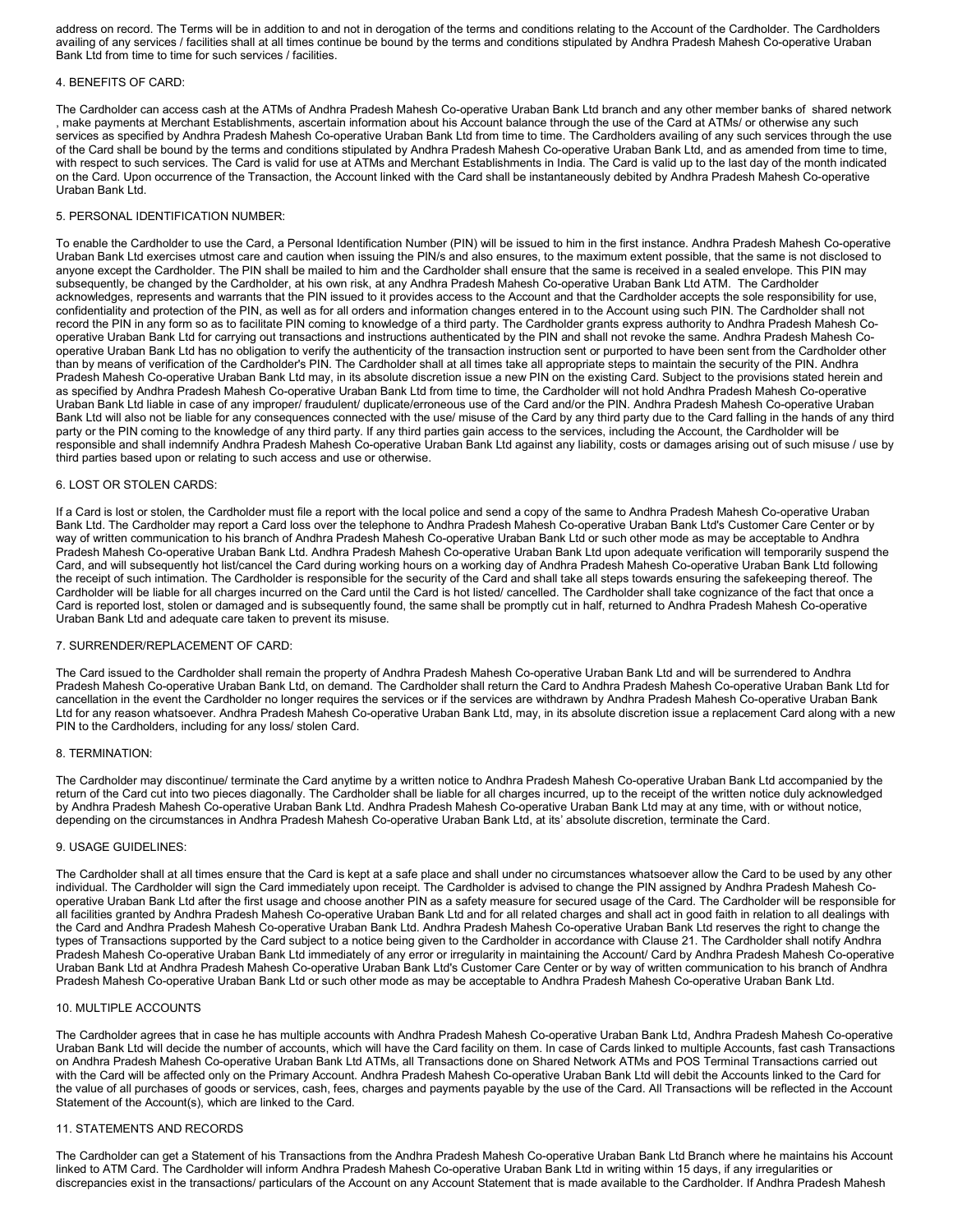Co-operative Uraban Bank Ltd does not receive any information to the contrary within 15 days Andhra Pradesh Mahesh Co-operative Uraban Bank Ltd may assume that the Account Statement and the transactions are correct. To ensure the Cardholder's interests, Andhra Pradesh Mahesh Co-operative Uraban Bank Ltd may record on camera or on videotape, at its own discretion the access to and the presence of any person while availing the use of the Card facilities at ATM. All records maintained by Andhra Pradesh Mahesh Co-operative Uraban Bank Ltd, in electronic or documentary form of the instructions of the Cardholder and such other details (including but not limited to payments made or received) pursuant to the Terms, and all camera/video recordings made as mentioned above shall as against the Cardholder, be deemed to be conclusive evidence of such instructions and such other details.

# 12. ATM USAGE:

The Card can be used at the ATM locations with the help of the confidential PIN. All Transactions conducted with use of the PIN will be the Cardholder's responsibility. The Cardholder agrees that he will be allowed to withdraw only a certain amount of cash per transaction per day as determined by Andhra Pradesh Mahesh Co-operative Uraban Bank Ltd irrespective of the credit balance in the Account(s). This amount will be announced from time to time. Any attempt to violate this limit may lead to withdrawing of his Card facility. When the Cardholder completes a transaction through an ATM he can opt to receive a printed transaction record i.e. the transaction slip/ ATM receipt. The amount of available funds is shown on this ATM receipt when the Cardholder uses his Card. The Cardholder is advised to retain the record of Transactions generated by the ATM with him. The Cardholder agrees not to attempt to withdraw using the Card unless sufficient funds are available in the Account. The onus of ensuring adequate Account balances is entirely on the Cardholder.

# 13. MERCHANT LOCATION USAGE:

The Card is acceptable at all Merchant Establishments in India which display the logos of RuPay and/or such other agencies recognized by Andhra Pradesh Mahesh Co-operative Uraban Bank Ltd and which have a POS terminal. The Card is for electronic use only as in the case of the charge slip/ sales slip printed electronically from the POS terminal. The Cardholder must sign a sales slip whenever the Card is used at a Merchant Establishment and should retain his copy. The Bank at an additional charge may furnish copies of the sales slip. Any sales slip not personally signed by the Cardholder, but which can be proved as being authorized by the Cardholder will be his liability. The Card is operable with the help of the Cardholder's signature or the PIN at POS terminals installed at Merchant locations depending on the functionality of the POS Terminal. The Bank will not accept responsibility for any dealings, which the Cardholder may have with the Merchant including but not limited to the supply of goods and services. In the event the Cardholder has any complaints concerning any Merchant Establishment, the Cardholder with the Merchant Establishment should resolve the matter and failure to do so will not relieve him from any obligations to Andhra Pradesh Mahesh Co-operative Uraban Bank Ltd.

However, the Cardholder should notify Andhra Pradesh Mahesh Co-operative Uraban Bank Ltd of this complaint immediately. Andhra Pradesh Mahesh Cooperative Uraban Bank Ltd accepts no responsibility for any surcharge levied by any Merchant Establishment and debited to the Account linked with the Card with the Transaction amount. Any charge or other payment requisition received from a Merchant Establishment by Andhra Pradesh Mahesh Co-operative Uraban Bank Ltd for payment shall be conclusive proof that the charge recorded on such requisition was properly incurred at the Merchant Establishment for the amount and by the Cardholder using the Card referred to in that charge or other requisition, except where the Card has been lost, stolen or fraudulently misused, the burden of proof for which shall be on the Cardholder. In case a Cardholder wishes to cancel a completed transaction due to an error or on account of merchandise return, the Merchant must cancel the earlier sales slip and the Cardholder must retain a copy of the cancelled sales slip. In the event of reversal/refund of debits due to such Transactions charge slip / sales slip needs to be produced by the Cardholder, if called for. The Card is not to be used at hotels during check-in and also at other locations where paying arrangement is done before completion of the purchase transaction or service.

# 14. EXCLUSION FROM LIABILITY

In consideration of Bank providing the Cardholder with the facility of Card, the Cardholder hereby agrees to indemnify and keep Andhra Pradesh Mahesh Cooperative Uraban Bank Ltd and /or its employees indemnified from and against all actions, claims, demands, proceedings, losses, damages, costs, charges and expenses whatsoever which Andhra Pradesh Mahesh Co-operative Uraban Bank Ltd may at any time incur, sustain, suffer or be put to as a consequence of or by reason of or arising out of providing the Cardholder the said facility of the Card or by reason of Andhra Pradesh Mahesh Co-operative Uraban Bank Ltd's acting in good faith and taking or refusing to take or omitting to take action on the Cardholder's instructions, and in particular arising directly or indirectly out of the negligence, mistake or misconduct of the Cardholder; breach or noncompliance of the Terms and the terms and conditions pertaining to the Account and/or fraud or dishonesty relating to any Transaction by the Cardholder or his employee or agents. The Cardholder shall indemnify and hold harmless Andhra Pradesh Mahesh Co-operative Uraban Bank Ltd from any and all consequences arising from the Cardholder not complying with the Regulations of the RBI and the rules and regulations made there under and/or any other Act/Authority. The Cardholder shall also indemnify Andhra Pradesh Mahesh Co-operative Uraban Bank Ltd fully against any loss on account of misplacement by the courier or loss-in-transit of the Card/PIN. Without prejudice to the foregoing, Andhra Pradesh Mahesh Cooperative Uraban Bank Ltd shall be under no liability what so ever to the Cardholder in respect of any loss or damage arising directly or indirectly out of: Any defect in quality of goods or services supplied. The refusal of any person to honor to accept a Card. The malfunction of any computer terminal/ system not within Andhra Pradesh Mahesh Co-operative Uraban Bank Ltd's control. Effecting Transaction instructions other than by a Cardholder. Handing over of the Card by the Cardholder to anybody other than the designated employees of Andhra Pradesh Mahesh Co-operative Uraban Bank Ltd at Andhra Pradesh Mahesh Co-operative Uraban Bank Ltd's premises. The exercise by Andhra Pradesh Mahesh Co-operative Uraban Bank Ltd of its right to demand and procure the surrender of the Card prior to the expiry date exposed on its face, whether such demand and surrender is made and/or procured by Andhra Pradesh Mahesh Co-operative Uraban Bank Ltd. The exercise by Andhra Pradesh Mahesh Co-operative Uraban Bank Ltd of its right to terminate any Card. Any injury to the credit, character and reputation of the Cardholder alleged to have been caused by the re-possession of the Card and/or, any request for its return or the refusal of any Merchant Establishment to honor or accept the Card. Any misstatement, misrepresentation, error or omission in any details disclosed by Andhra Pradesh Mahesh Co-operative Uraban Bank Ltd except as otherwise required by law, if Andhra Pradesh Mahesh Co-operative Uraban Bank Ltd receives any process, summons, order, injunction, execution distrait, levy lien, information or notice which Andhra Pradesh Mahesh Co-operative Uraban Bank Ltd in good faith believes/ calls into question the Cardholder's ability, or the ability of someone purporting to be authorized by the Cardholder, to transact on the Card, Andhra Pradesh Mahesh Co-operative Uraban Bank Ltd may, at its option and without liability to the Cardholder or such other person, decline to allow the Cardholder to obtain any portion of his funds, or may pay such funds over to an appropriate authority and take any other steps required by applicable law. Andhra Pradesh Mahesh Co-operative Uraban Bank Ltd reserves the right to deduct from the Cardholder's Account a reasonable service charge and any expenses it incurs, including without limitation reasonable legal fees, due to legal action involving the Cardholder's Card. Any statement made by any person requesting the return of the Card or any act performed by any person in conjunction; In the event a demand or claim for settlement of outstanding dues from the Cardholder is made, either by Andhra Pradesh Mahesh Co-operative Uraban Bank Ltd or any person acting on behalf of Andhra Pradesh Mahesh Co-operative Uraban Bank Ltd, the Cardholder agrees and acknowledges that such demand or claim shall not amount to be an act of defamation or an act prejudicial to or reflecting upon the character of the Cardholder, in any manner. The Cardholder agrees to indemnify Andhra Pradesh Mahesh Co-operative Uraban Bank Ltd for any machine/mechanical error/failure. However, Andhra Pradesh Mahesh Co-operative Uraban Bank Ltd shall be liable for all direct losses incurred by the Cardholder, caused due to a technical error/ malfunction, which is directly within Andhra Pradesh Mahesh Co-operative Uraban Bank Ltd's control. However, Andhra Pradesh Mahesh Co-operative Uraban Bank Ltd shall not be liable for any loss caused due to a technical breakdown of the payment system if the same was recognizable by the Cardholder by a message on the display of the device or was otherwise known/ communicated. The liability of Andhra Pradesh Mahesh Co-operative Uraban Bank Ltd in cases of non-execution or defective execution of the Transaction shall be limited to the principal value of the Transaction and the interest thereof, if any, subject to Andhra Pradesh Mahesh Co-operative Uraban Bank Ltd's policies and applicable law/s

# 15. ADDITION/WITHDRAWAL OF FACILITIES:

Andhra Pradesh Mahesh Co-operative Uraban Bank Ltd may, at its discretion, make available to the Cardholder more services on the Card, ATMs, POS Terminals, Internet or otherwise and/or other devices through Shared Networks for the Cardholder's convenience and use. All fees and charges related to Transactions done by the Cardholder at these devices, as determined by Andhra Pradesh Mahesh Co-operative Uraban Bank Ltd from time to time will be recovered by a debit to the Account linked with the Card. The Cardholder understands and agrees that the Shared Networks may provide different functionalities and service offerings and different charges for different services. Andhra Pradesh Mahesh Co-operative Uraban Bank Ltd shall also, in its sole discretion, at any time, without notice to the Cardholder, be entitled to withdraw, discontinue, cancel, suspend/or terminate the facility to use the Card and/or services related to it, at ATMs / POS Terminal/Internet / other devices within India and shall not be liable to the Cardholder for any loss or damage suffered by him resulting in any way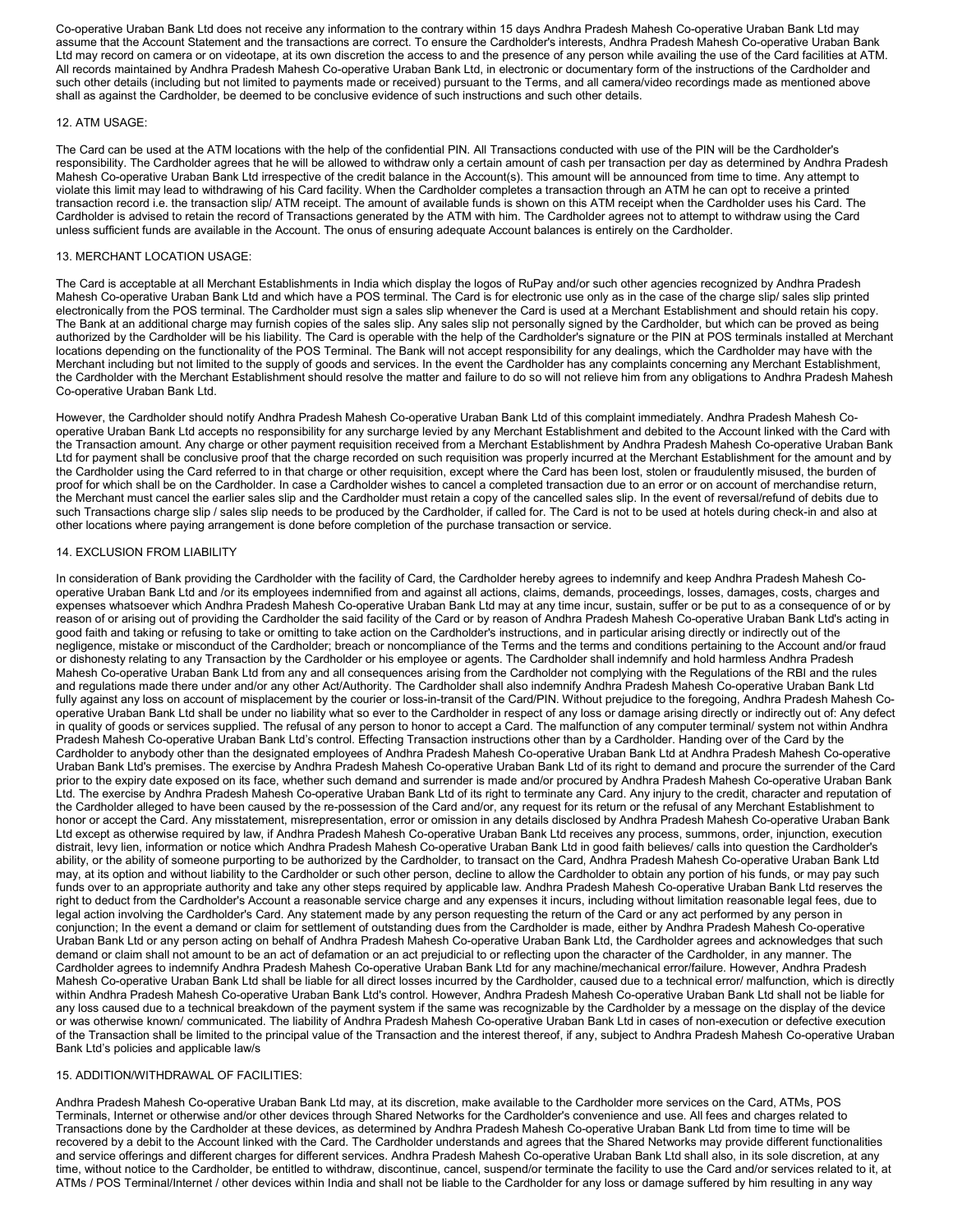from such suspension or termination.

#### 16. DISCLOSURES:

The Cardholder hereby agrees that in case the Cardholder commits a default in payment or repayment of any amount due on the Card, Andhra Pradesh Mahesh Co-operative Uraban Bank Ltd and/or the Reserve Bank of India (RBI) will have an unqualified right to disclose or publish the details of the default including the name of the Cardholder / co-applicants, as applicable, as defaulters in such manner and through such media as Andhra Pradesh Mahesh Co-operative Uraban Bank Ltd or RBI in their absolute discretion may think fit. The Cardholder hereby authorizes Andhra Pradesh Mahesh Co-operative Uraban Bank Ltd to exchange, share or part with all the information relating to the Cardholder's details and repayment history information and all information pertaining to and contained in the Terms or as expressed in the application made for the Card to its Affiliates/ banks / financial institutions/ credit bureaus / agencies / statutory bodies as may be required and undertakes not to hold Andhra Pradesh Mahesh Co-operative Uraban Bank Ltd and their agents liable for use of the aforesaid information.

#### 17. FEES AND CHARGES:

The annual fees for the Card will be debited to the Primary Account linked with the Card on application/renewal at the Bank's prevailing rate. The fees are not refundable. The Cardholder shall maintain at all times such minimum balance in the Account, as Andhra Pradesh Mahesh Co-operative Uraban Bank Ltd may stipulate from time to time. Andhra Pradesh Mahesh Co-operative Uraban Bank Ltd reserves the right at any time to charge the Cardholder for the issue or reissue of a Card and/or any fees/charges for the transactions carried out by the Cardholder on the Card. Any government charges, duty or debits, or tax payable as a result of the use of the Card shall be the Cardholder's responsibility and if imposed upon Andhra Pradesh Mahesh Co-operative Uraban Bank Ltd (either directly or indirectly), Andhra Pradesh Mahesh Co-operative Uraban Bank Ltd shall debit such charges, duty or tax against the Account. In addition, operators of Shared Networks may impose an additional charge for each use of their ATM/ POS Terminal/ other device, and any such charge along with other applicable fees/charges will be deducted from the Cardholder's Account. There will be separate service charges levied for such facilities as may be announced by the Bank from time to time and deducted from the Cardholder's Account. In the situation that the Account does not have sufficient funds to deduct such fees, the Bank reserves the right to deny any further Transactions. In case of Accounts classified as overdrawn Accounts, the Cardholder will have to rectify the Account balance position immediately. In every such situation where the Account gets overdrawn, a flat charge could be levied in addition to the interest to be charged on the debit balance in the Account. This charge will be determined by the Bank and will be announced from time to time. In the event of an Account being overdrawn due to Card Transactions, the Bank reserves the right to setoff this amount against any credit lying from any of the Cardholder's other Accounts held jointly or singly without giving any notice. Nothing in the Terms shall affect the Bank's right of setoff, transfer and application of monies at law or pursuant to any other agreement from time to time subsisting between the Bank and Cardholder. The Cardholder also authorizes Andhra Pradesh Mahesh Co-operative Uraban Bank Ltd to deduct from his Account, and indemnifies Andhra Pradesh Mahesh Co-operative Uraban Bank Ltd against any expenses it may incur in collecting money owed to it by the Cardholder in connection with the Card. (including without limitation reasonable legal fees). Andhra Pradesh Mahesh Co-operative Uraban Bank Ltd may, at its discretion levy penal charges for non-maintenance of the minimum balance. In addition to the minimum balance stipulation Andhra Pradesh Mahesh Co-operative Uraban Bank Ltd may levy service and other charges for use of the Card, which will be notified to the Cardholder from time to time. The Cardholder authorizes Andhra Pradesh Mahesh Co-operative Uraban Bank Ltd to recover all charges related to the Card as determined by Andhra Pradesh Mahesh Co-operative Uraban Bank Ltd from time to time by debiting the Account linked with the Card. Details of the applicable fees and charges as stipulated by Andhra Pradesh Mahesh Co-operative Uraban Bank Ltd will be displayed on the website and / or at the branches.

#### 18. DISPUTES:

Andhra Pradesh Mahesh Co-operative Uraban Bank Ltd accepts no responsibility for refusal by any Merchant Establishment to accept and/or honor the Card. In case of dispute pertaining to a Transaction with a Merchant Establishment a charge/sales slip with the signature of the Cardholder together with the Card number noted thereon shall be conclusive evidence as between Andhra Pradesh Mahesh Co-operative Uraban Bank Ltd and the Cardholder as to the extent of liability incurred by the Cardholder and Andhra Pradesh Mahesh Co-operative Uraban Bank Ltd shall not be required to ensure that the Cardholder has duly received the goods purchased/to be purchased or has duly received the service availed/to be availed to the Cardholder's satisfaction. In case the Cardholder has any dispute in respect of any charge indicated in the Account Statement, the Cardholder shall advise details to Andhra Pradesh Mahesh Co-operative Uraban Bank Ltd within 15 days of the Account Statement date failing which it will be construed that all charges are acceptable and in order. Andhra Pradesh Mahesh Co-operative Uraban Bank Ltd may at its sole discretion accept any disputes on charges older than 15 days. Andhra Pradesh Mahesh Co-operative Uraban Bank Ltd shall make bonafide and reasonable efforts to resolve an aggrieved Cardholder's disagreement with the applicable charge indicated in the Account Statement within two months of receipt of the notice of disagreement. If after such effort Andhra Pradesh Mahesh Co-operative Uraban Bank Ltd determines that the charge indicated is correct then it shall communicate the same to the Cardholder along with details including a copy of the Sales Slip or payment requisition. Any dispute in respect of a Shared Network ATM Transaction will be resolved as per NFS regulations. Andhra Pradesh Mahesh Co-operative Uraban Bank Ltd does not accept responsibility for any dealings the Cardholder may have with Shared Networks. In the event the Cardholder has any complaints concerning any Shared Network ATM, the Cardholder with the Shared Network should resolve the matter, and failure to do so will not relieve him from any obligations to Andhra Pradesh Mahesh Co-operative Uraban Bank Ltd. However, the Cardholder should notify Andhra Pradesh Mahesh Co-operative Uraban Bank Ltd of the complaint immediately.

#### 19. QUALITY OF GOODS AND SERVICES:

Andhra Pradesh Mahesh Co-operative Uraban Bank Ltd shall not in any way be responsible for merchandise, merchandise warranty or services purchased, or availed of by the Cardholder from Merchant Establishments, including on account of delay in delivery, non-delivery, non-receipt of goods or receipt of defective goods by the Cardholder. It must be distinctly understood that the Debit Card is purely a facility to the Cardholder to purchase goods and/or avail of services, Andhra Pradesh Mahesh Co-operative Uraban Bank Ltd holds out no warranty or makes no representation about quality, delivery or otherwise of the merchandise. The Card Member with the Merchant Establishment must resolve any dispute or claim regarding the merchandise. The existence of the claim or dispute shall not relieve the Card Member of his/her obligation to pay all the Charges due to Andhra Pradesh Mahesh Co-operative Uraban Bank Ltd and the Card Member agrees to pay promptly such charges.

20. GOVERNING LAW AND JURISDICTION: Andhra Pradesh Mahesh Co-operative Uraban Bank Ltd and Cardholder agree that any legal action or proceedings arising out of Terms shall be brought in the courts or tribunals at Hyderabad (A.P) only and irrevocably submitting themselves to the jurisdiction of that court or tribunal. Andhra Pradesh Mahesh Co-operative Uraban Bank Ltd may, however, in its absolute discretion commence any legal or proceedings arising out of these Terms and Conditions in any other court, tribunal or other appropriate forum, and the Cardholder hereby consents to the jurisdiction. These Terms shall be governed by and construed in accordance with the laws of India.

# 21. NOTIFICATION OF CHANGES:

Andhra Pradesh Mahesh Co-operative Uraban Bank Ltd shall have the absolute discretion to amend or supplement any of the Terms, features and benefits offered on the Card including, without limitation to, changes which affect interest charges or rates and methods of calculation at any time. The Cardholder shall be liable for all charges incurred and all other obligations under these revised Terms until all amounts under the Card are repaid in full. Andhra Pradesh Mahesh Cooperative Uraban Bank Ltd may communicate the amended Terms by hosting the same on the Andhra Pradesh Mahesh Co-operative Uraban Bank Ltd's website or in any other manner as decided by Andhra Pradesh Mahesh Co-operative Uraban Bank Ltd from time to time. The Customer shall be responsible for regularly reviewing these Terms and Conditions including amendments thereto as may be posted on Andhra Pradesh Mahesh Co-operative Uraban Bank Ltd's website. In the event the Cardholder, as a consequence of the change in the Terms, desires to discontinue the Card he may do so within a period of two months from the date of communication/ uploading of the amended Terms on the Andhra Pradesh Mahesh Co-operative Uraban Bank Ltd's website. However, he shall be deemed to have accepted the amended Terms by continuing to use the Card post notification of such amended Terms.

#### INTERNET WEBSITE USAGE:

The Card can be used by the Cardholder (unless otherwise intimated by Andhra Pradesh Mahesh Co-operative Uraban Bank Ltd) at all Internet Websites in India which display the logo of the Bank/RuPay and which have the facility of offering goods or services for purchase through the Internet. The amount of the transaction